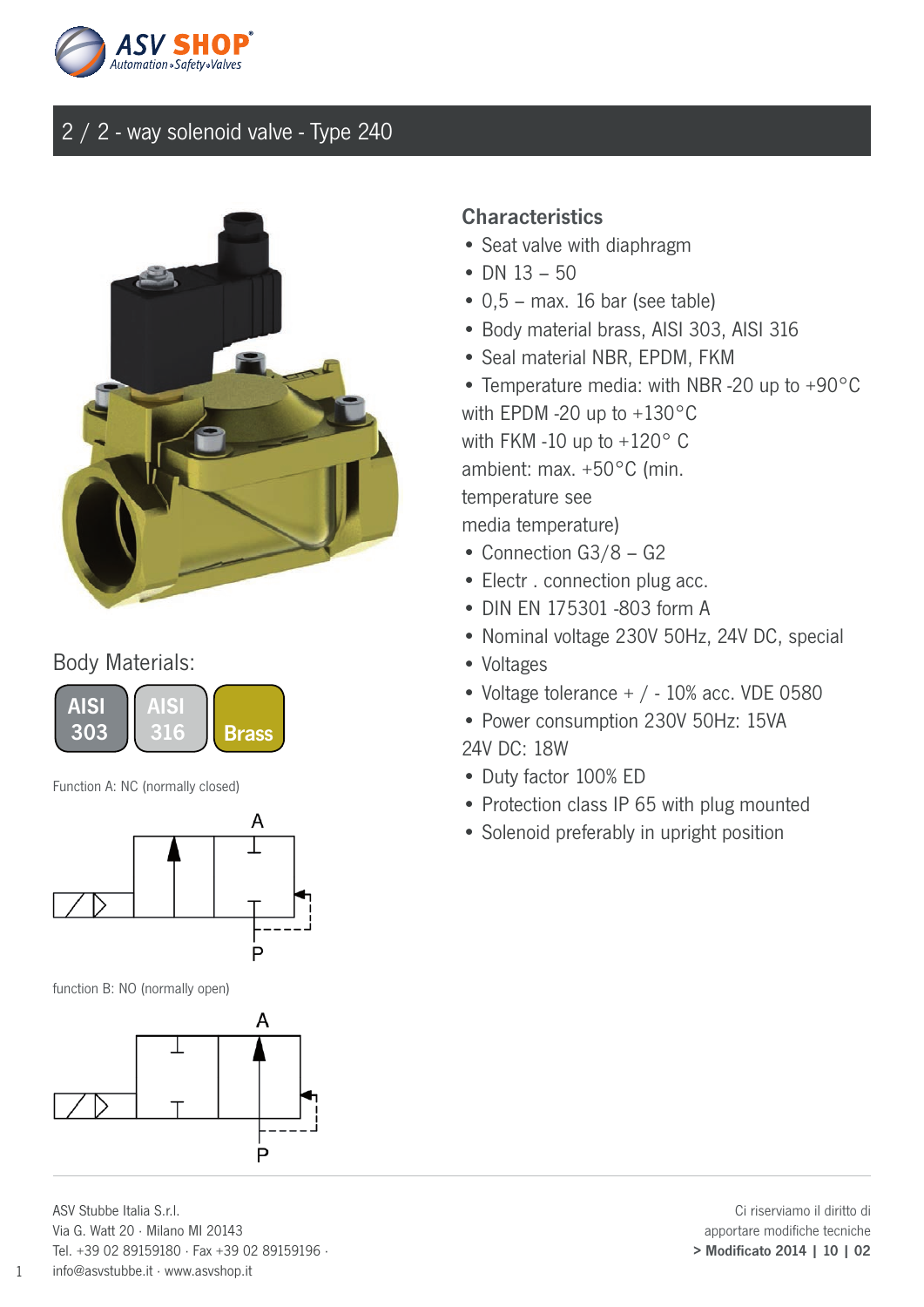

### Sectionaldrawing

#### Body Materials:





- 1. Valve body
- 2. Diaphragm
- 3. Top cover
- 4. Spring
- 5. Solenoid tube
- 6. Solenoid
- 7. Plug

| ${\sf DN}$<br>mm | Pressure range<br>(bar) | Connection | Flow rate<br>(1/min) | Weight<br>(kg) |
|------------------|-------------------------|------------|----------------------|----------------|
| NC               |                         |            |                      |                |
| 13               | $0, 5 - 16$             | G3/8       | 1,8                  | 0,7            |
| 13               | $0, 5 - 16$             | G1/2       | 2,2                  | 0,7            |
| 20               | $0, 5 - 16$             | G3/4       | 9,1                  | 1,4            |
| 25               | $0, 5 - 16$             | G1         | 12,7                 | 1,3            |
| 32               | $0,5 - 12$              | G11/4      | 21,5                 | 2,6            |
| 40               | $0, 5 - 12$             | G11/2      | 28,1                 | 2,4            |
| 50               | $0, 5 - 10$             | G2         | 37,8                 | 3,7            |
| NO               |                         |            |                      |                |
| 13               | $0, 5 - 12$             | G3/8       | 1,8                  | $0,7$          |
| 13               | $0, 5 - 12$             | G1/2       | 2,2                  | 0,7            |
| 20               | $0, 5 - 12$             | G3/4       | 9,1                  | 1,4            |
| 25               | $0, 5 - 12$             | G1         | 12,7                 | 1,3            |
| 32               | $0, 5 - 10$             | G11/4      | 21,5                 | 2,6            |
| 40               | $0, 5 - 10$             | G2 1/2     | 28,1                 | 2,4            |
| 50               | $0, 5 - 10$             | G2         | 37,8                 | 3,7            |

ASV Stubbe Italia S.r.l. Via G. Watt 20 · Milano MI 20143

Tel. +39 02 89159180 · Fax +39 02 89159196 · info@asvstubbe.it · www.asvshop.it

Ci riserviamo il diritto di apportare modifiche tecniche > Modificato 2014 | 10 | 02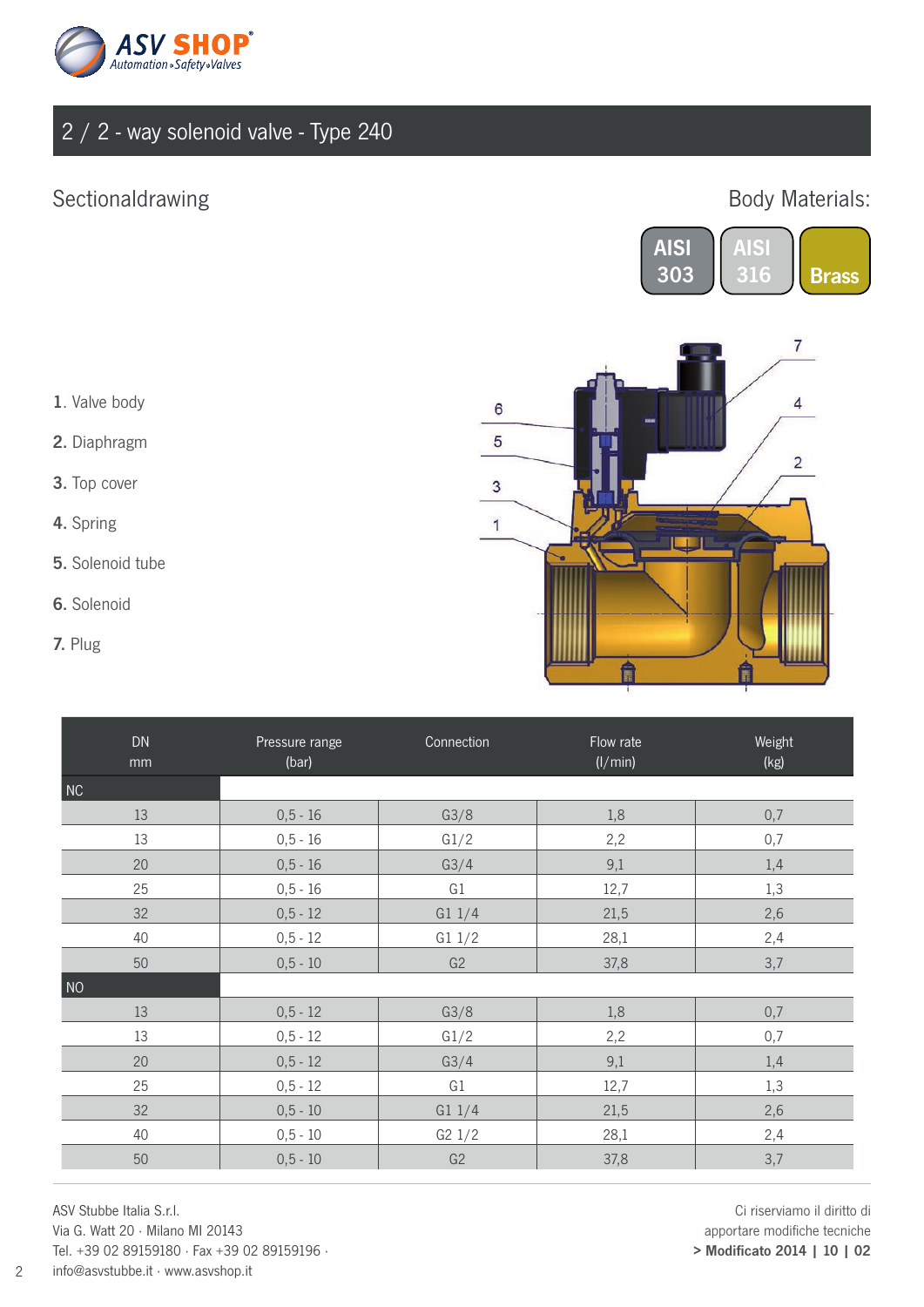

## Dimension drawing and the state of the Body Materials:





| <b>DN</b> | G              | <b>SW</b><br>(mm) | H<br>(mm) | H1<br>(mm) | L.<br>(mm) | L1<br>(mm) | L2<br>(mm) | L3<br>(mm) |
|-----------|----------------|-------------------|-----------|------------|------------|------------|------------|------------|
| 13        | 3/8            | 27                | 103       | 14         | 67         | 14         | $^\star1$  | 48         |
| 13        | 1/2            | 27                | 103       | 14         | 67         | 14         | $*1$       | 48         |
| 20        | 3/4            | 41                | 124       | 23         | 95         | 16         | 40         | 70         |
| 25        | $\mathbf 1$    | 41                | 124       | 23         | 95         | 16         | 40         | 70         |
| 32        | 11/4           | 60                | 145       | 32         | 132        | 20         | 55         | 96         |
| 40        | 11/2           | 60                | 145       | 32         | 132        | 20         | 55         | 96         |
| 50        | $\overline{2}$ | 70                | 163       | 38         | 160        | 25         | $*1$       | 112        |

\*On request

ASV Stubbe Italia S.r.l. Via G. Watt 20 · Milano MI 20143 Tel. +39 02 89159180 · Fax +39 02 89159196 · info@asvstubbe.it · www.asvshop.it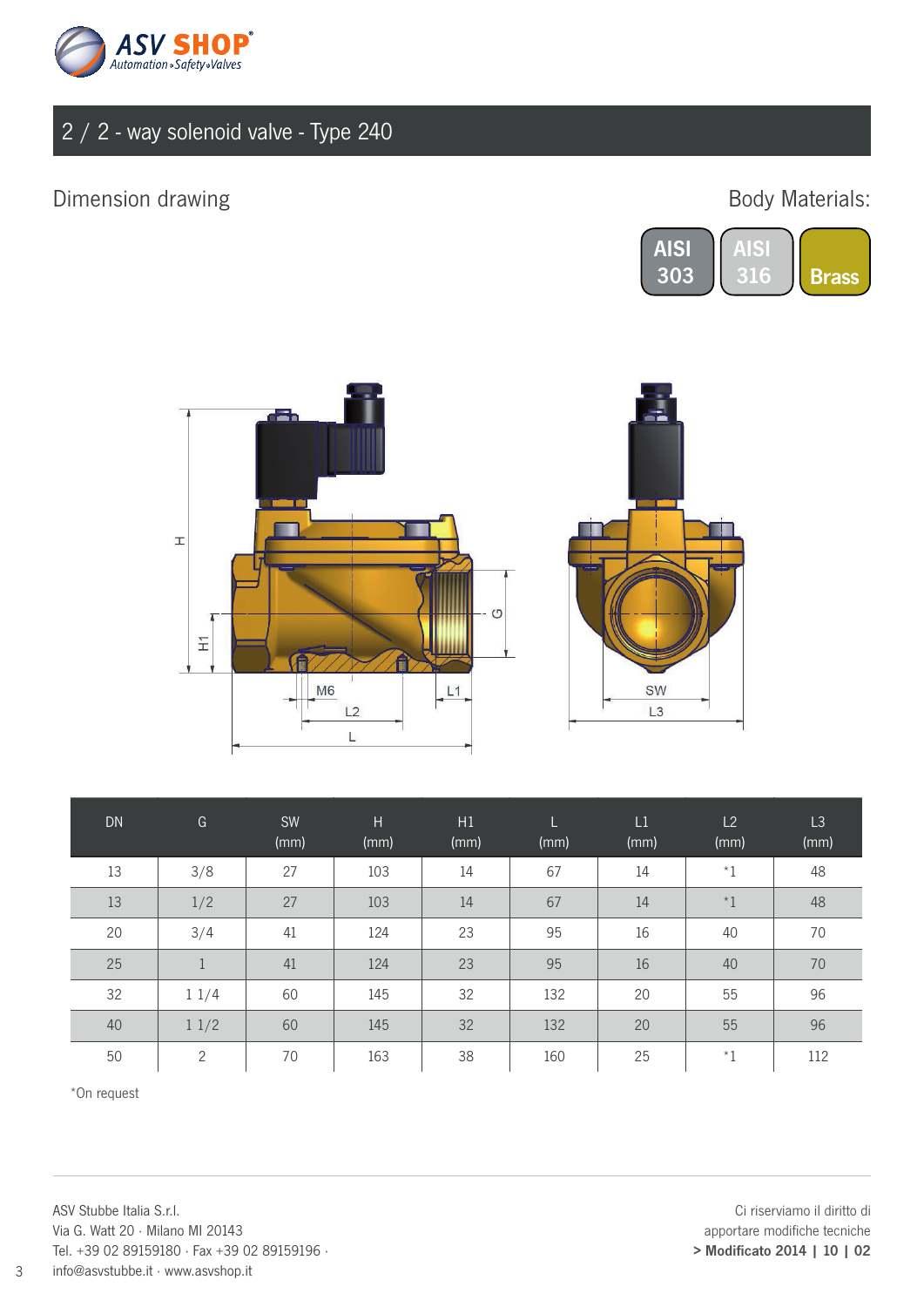

#### Type code

#### Body Materials:





ASV Stubbe Italia S.r.l. Via G. Watt 20 · Milano MI 20143 Tel. +39 02 89159180 · Fax +39 02 89159196 · info@asvstubbe.it · www.asvshop.it

Ci riserviamo il diritto di apportare modifiche tecniche > Modificato 2014 | 10 | 02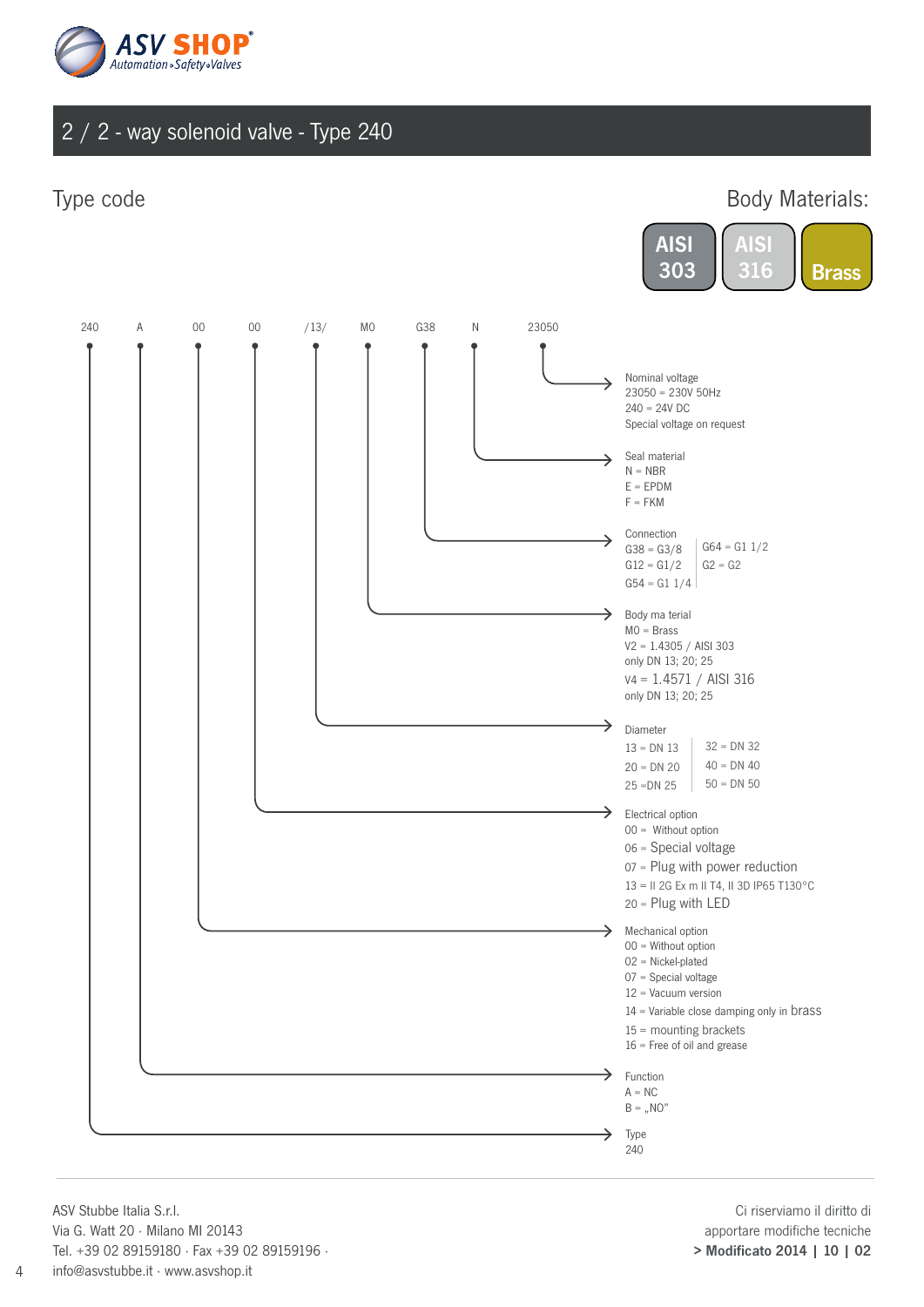

#### Accessories

|      | mounting brackets<br>mechanische Option = $15$                                      |                                                             |
|------|-------------------------------------------------------------------------------------|-------------------------------------------------------------|
|      | Manual override<br>Mechanische Option = 08                                          |                                                             |
|      | Fittings                                                                            | See datasheet ttings                                        |
|      | Plug with LED<br>Electrical option $= 20$                                           | 1<br>$\overline{2}$<br>T                                    |
| SEX. | Explosion proof<br>II 2G Ex m II T4<br>II 3D IP65 T130°C<br>Electricaloption = $13$ | Operating pressure is reduced by 20% in<br>Ex specification |
|      | Plug with cable                                                                     |                                                             |

• We gladly coordinate further options and accessories according to your requirements